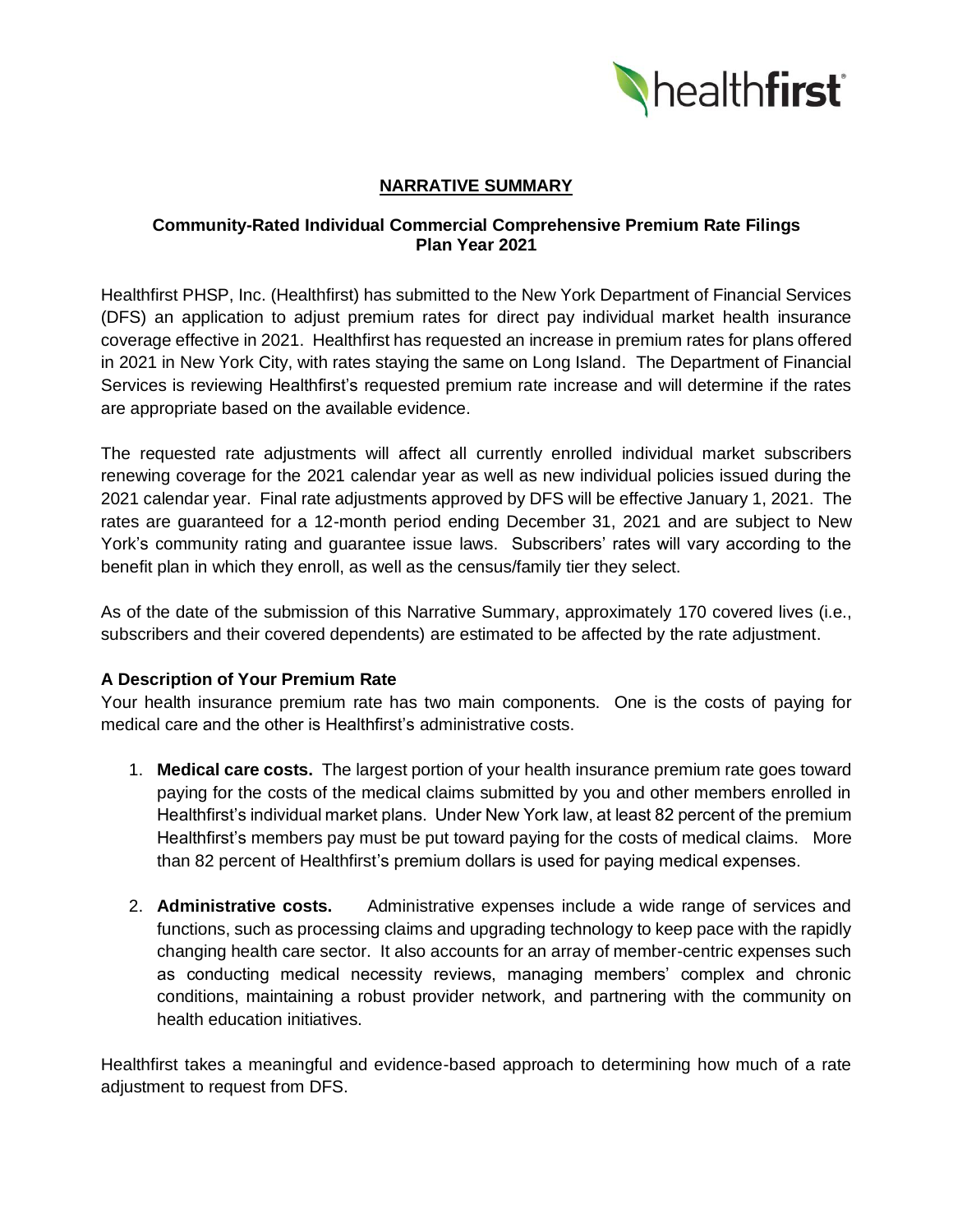### **Your Rate Adjustment Explained**

Healthfirst is applying for a rate adjustment to account for marketplace trends and to reflect actual and anticipated claims costs. While several market forces continue to drive health care costs higher more generally, Healthfirst continues to strengthen the effectiveness of its care management and quality improvement programs and robust network.

Healthfirst is requesting a higher rate for 2021 because several market forces continue to drive health care costs higher. These forces include:

- Cost increases for inpatient hospital, outpatient hospital, and physician services
- Cost increases for prescription drugs, including the increased use of expensive specialty prescriptions.

Currently the premium rates for Long Island are 3.0% higher than the rates for New York City (NYC), for all plans except for Gold plans, which are 3.1% higher. The overall average rate increase is 2.37%.

The premium rate changes Healthfirst is requesting are summarized in the table below, for both New York City (NYC) and Long Island (LI).

| <b>Plan Name</b>                                                                       | <b>Requested Increase</b>      |
|----------------------------------------------------------------------------------------|--------------------------------|
| <b>Healthfirst HMO A</b><br>&<br><b>Healthfirst HMO A-VAD</b>                          | NYC: 3.0%<br>Long Island: 0.0% |
| <b>Healthfirst HMO B</b><br>&<br><b>Healthfirst HMO B-VAD</b>                          | NYC: 3.1%<br>Long Island: 0.0% |
| <b>Healthfirst HMO C</b><br>$\boldsymbol{\mathcal{R}}$<br><b>Healthfirst HMO C-VAD</b> | NYC: 3.0%<br>Long Island: 0.0% |
| <b>Healthfirst HMO D</b><br>&<br><b>Healthfirst HMO D-VAD</b>                          | NYC: 3.0%<br>Long Island: 0.0% |
| <b>Healthfirst HMO E</b>                                                               | NYC: 3.0%<br>Long Island: 0.0% |